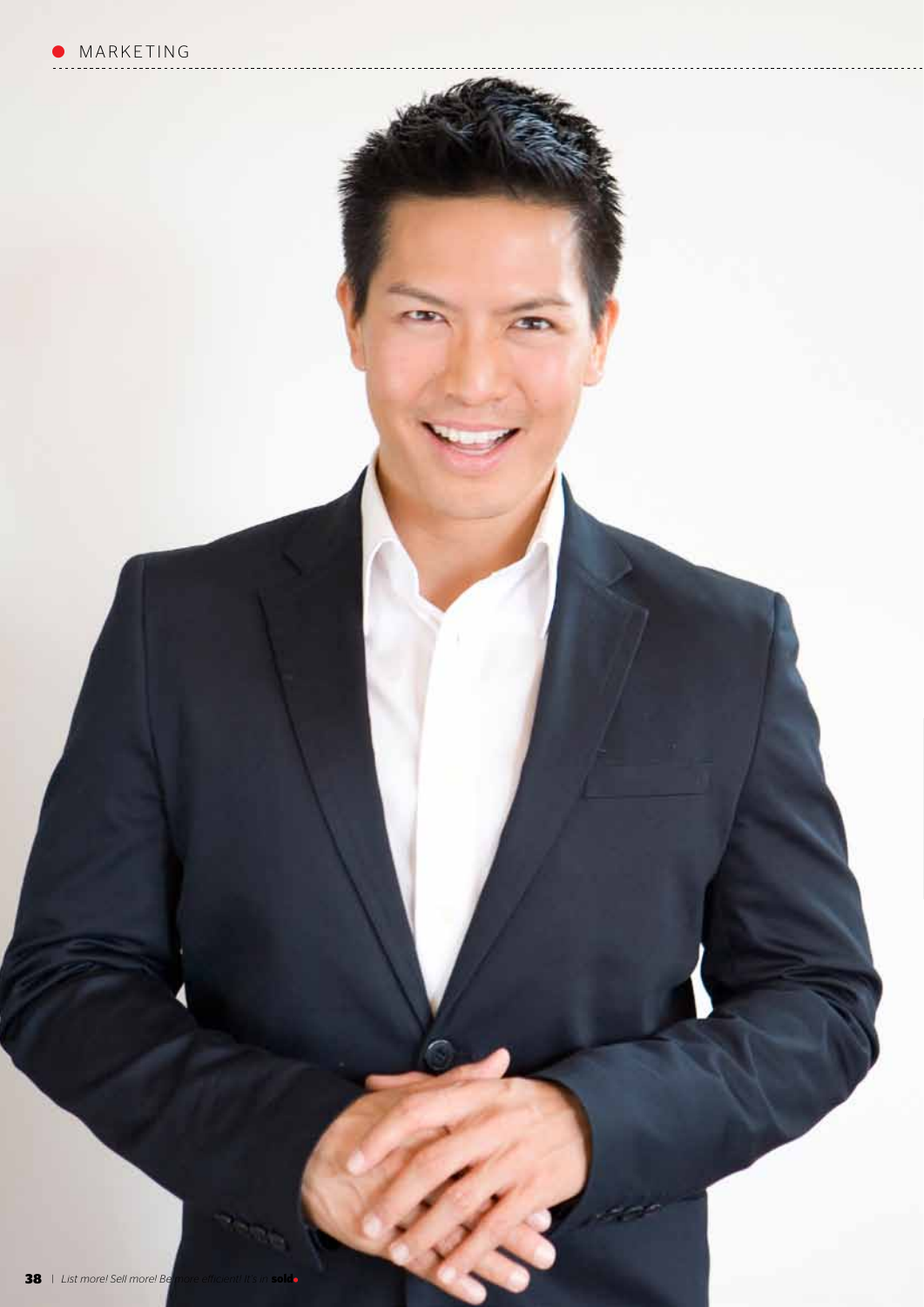# Video Marketing made simple!

**Herman Chan is a Real Estate Agent** by trade, but his claim to fame is that his hit video blog "Habitat For Hermanity" has in one year amassed over 12,000 combined followers on Twitter and Facebook. Samantha McLean spoke to Herman to get some of his best video marketing and blogging tips for Sold Magazine readers.

> **erman, we are here to talk about video marketing today, but I'm told you are, in fact, a Real Estate Agent?** That's what they tell me too! (Laughs). Actually my whole family is in real estate. I went to UC Berkley in California, I didn't study real

estate because that's not something you can "study" in US, I was a communications major. But when I graduated I guess I couldn't fight that family gene, just gravitated back towards real estate! estate because that's<br>estate because that's<br>can "study" in US, I

> I've been doing it for about seven or eight years now, so it's been close to a decade almost. Although, I always tell my clients that I started in real estate, "when I was knee-high to a pig's eye", because I attended most of mum's open houses on the weekends. I was the little kid doing my homework in the corner.

# **Why do you choose video as your preferred method of marketing property?**

I actually thought video was something fun to do. And it just latched onto the public consciousness, and people in the

real estate business. As a medium, it has really taken off. It's taken a while for various reasons, but as of May, research shows approximately 83% of Americans have viewed video within the month, so that's phenomenally high. Now with the advent of cell phones, smart phones and the Internet just getting cheaper and faster, it's only going to get more and more prevalent. And I just think people are really open to the idea of receiving information through this form.

To be honest, I also get bored really easily as well! When I look at my key strengths as a sales person I really rely on my personality – I'm not a numbers person, so I don't do stats!! And some people do talk all the time about stats and sales records and all that stuff.

But when I video-blog, I know that people will watch my videos for months, and then I'll get a call saying, "Oh, I've been watching you for a while", and I know that by the time they call me, they already want to work with me, because they feel as though they know me. That's the beauty. I don't have to waste all this time and money other forms of advertising – because I know when a potential customer phones me they kind of already feel like I'm their friend in some ways.

There is a wide spectrum of people that watch me too. I get housewives watching me, and real estate agents who watch me, and whether or not they convert into sales is not my main goal, and I think that's where a lot of people go wrong. If they don't get any leads in a month, they stop. They're not doing it for the right reason I don't think.

# **Do you use any print or any other advertising, or just video?**

I don't have to do any print advertising at all except for my business card. I'm more into saving trees. (I mean I went to Berkley, I'm sorry, save a tree!)

I think most people are online nowadays. We live in a very suspicious culture now, we're all jaded, and when people see the old-school way of "telling" instead of "showing" – I think people get a little turned off frankly, especially younger people. And of course you can get around that with like websites; but things like blogging, tweeting, Facebooking. All those things, in my opinion, help remove that barrier of cynicism that consumers have, because allegedly they're all about authenticity and being who you are. Those things ultimately get people on your side to want to work with you.

# **Do you need to spend big money on Video for it to be effective?**

I used to spend heaps of time and money when I first started, I was booking out studio time, and green screen time and I was spending a small fortune. But these days with my new iPhone, I just shoot everything on it, and I edit on it too. I mean really you don't need a lot of money and it keeps you more nimble and it cuts your costs down.